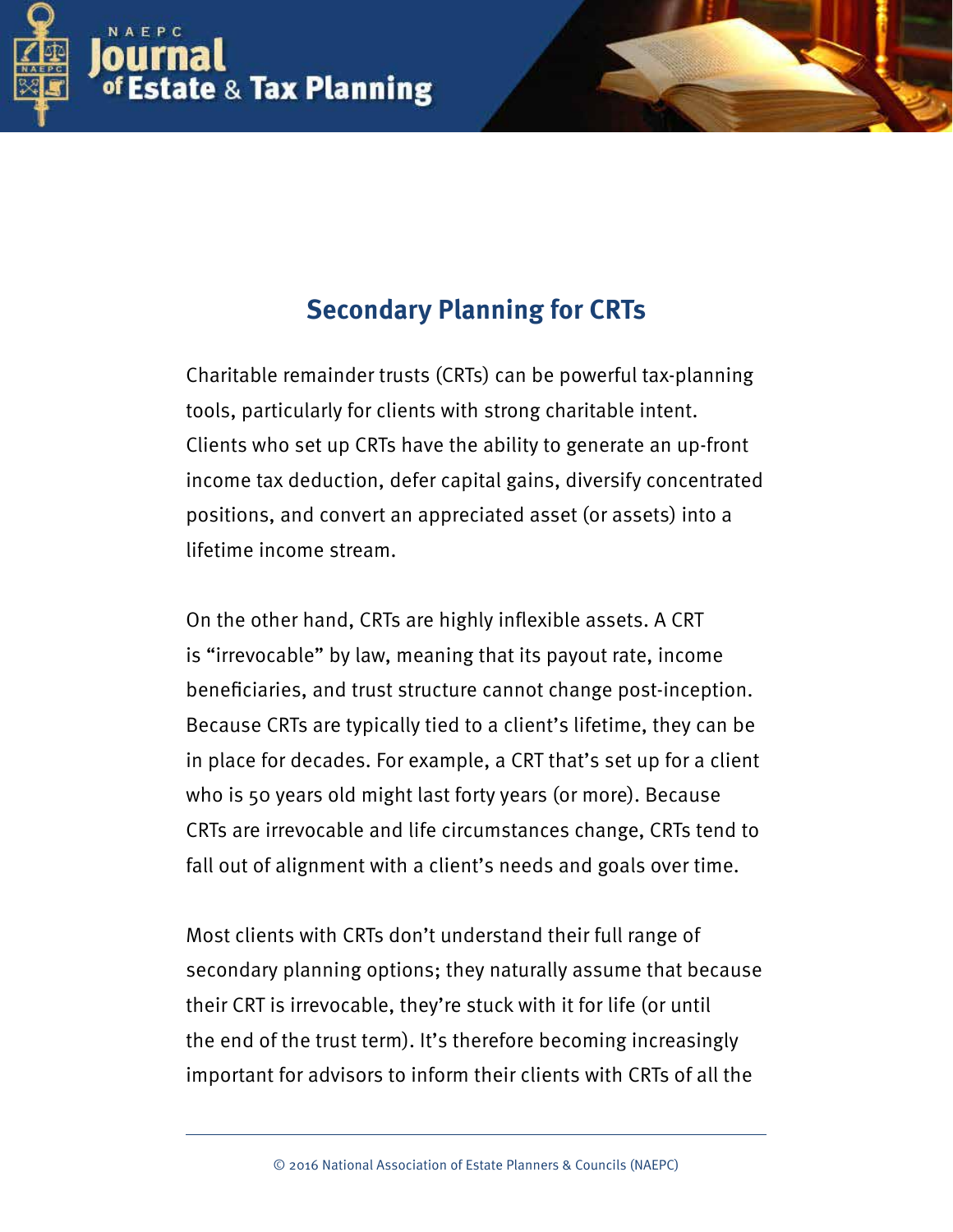available secondary planning options, so that clients are in a position to make changes if the need arises.

#### **CRT Income Interest Sale**

If a client is looking to exit their CRT and/or get the most income possible, the best option is often to sell their income interest on the secondary market to a third-party buyer. By selling, most clients can get a premium to the present value of their income interest.

Clients can exit a CRT in a couple of ways in addition to selling — they can simply gift the income interest to charity (and receive a tax deduction in the process), or they can terminate the CRT, splitting the trust according to an IRS Formula — the so-called 7520 rules — between the income benefciary(ies) and the remainder beneficiary(ies).

Because third-party buyers are not bound by the IRS 7520 rules, they are generally willing to pay more than a client would receive by terminating. Also, a termination can be a costly, timeconsuming process to complete (6–9 months or more in some cases), while a sale can be finalized in  $2-4$  weeks.

Selling a CRT income interest tends to make the most sense for clients who:

• Need cash for an investment opportunity, a business or charity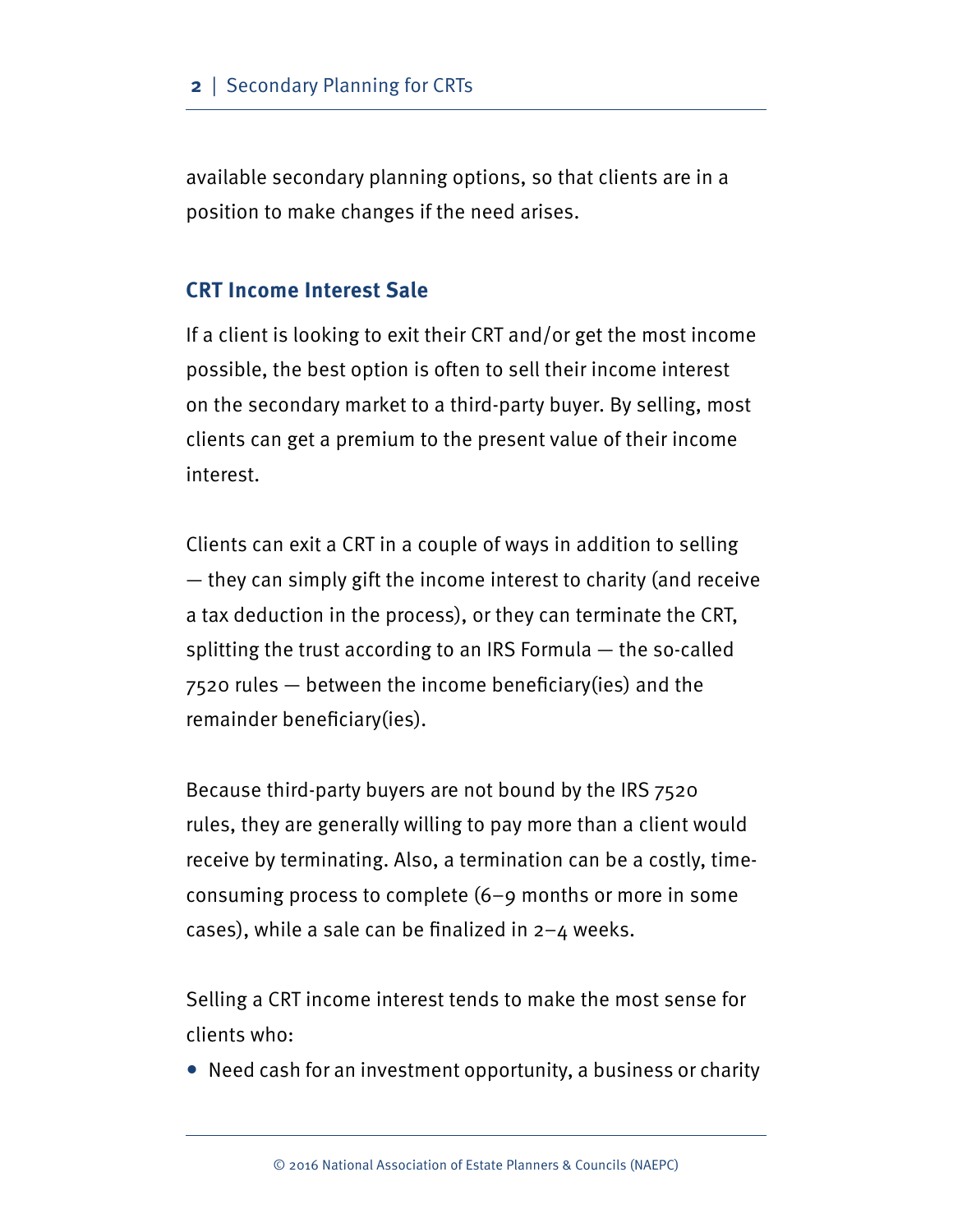- Desire increased flexibility
- Want to maximize the value of their CRT interest (sale proceeds > value of income stream)
- Wish to simplify their fnancial affairs
- Are going through a divorce
- Have a spouse that's passed away
- Are tired of waiting/paying for CRT tax returns
- Need cash for other reasons (e.g., grandchildren's college tuition)

### **CRT Rollover**

Many clients would rather change something about their CRTs than exit their trusts entirely. By using their CRT income interest to fund a new CRT — an innovative new technique called a "CRT Rollover" — clients can, in effect, alter the terms and conditions of their trusts.

CRT Rollovers make the most sense for clients seeking to:

- Add children as income beneficiaries
- Add a spouse as income beneficiary
- Defer (highly) taxable income forced out by Standard CRUTs (SCRUTs)
- Increase total trust income
- Fix underperforming NIMCRUTs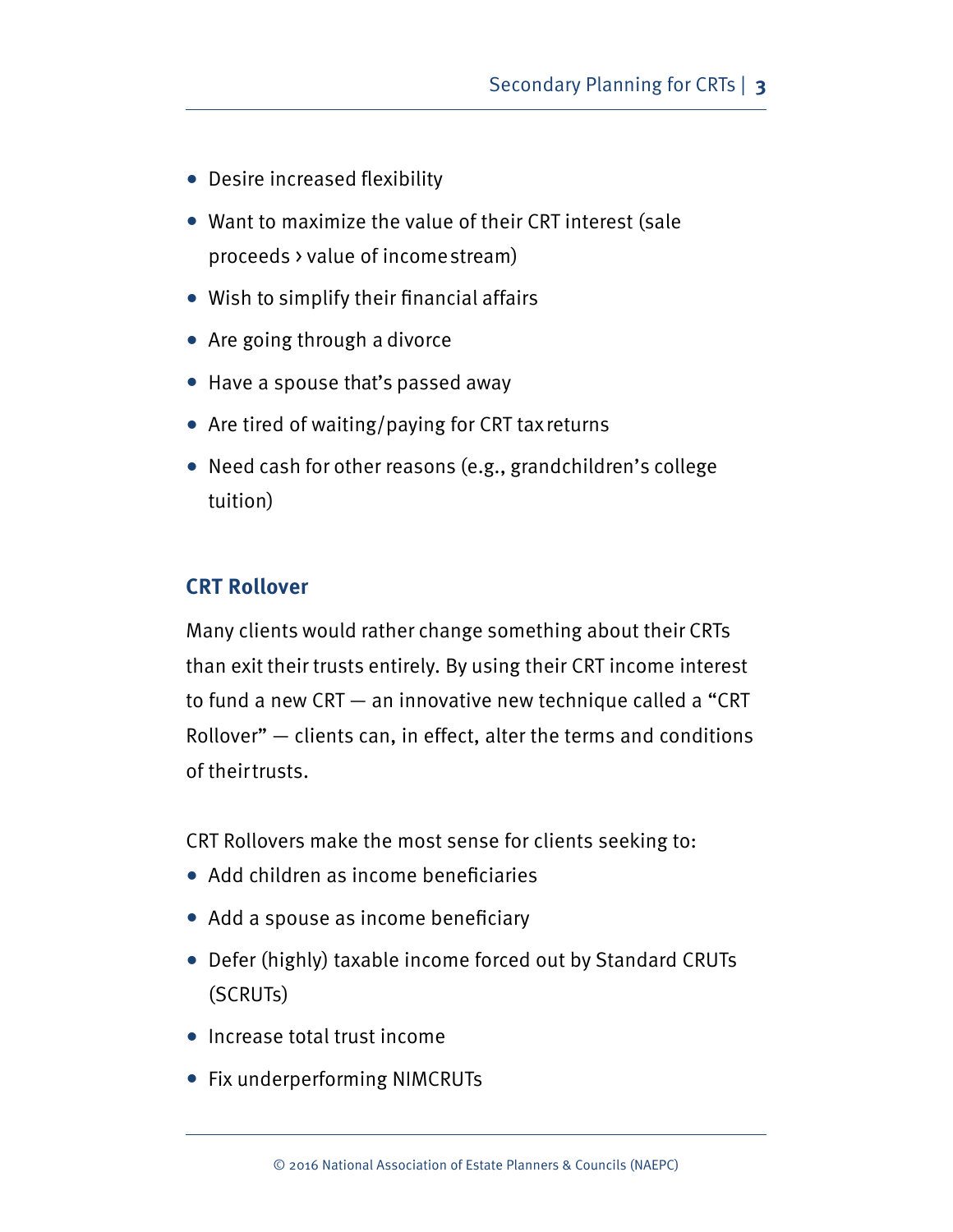## **Case Study 1: SCRUT to NIMCRUT, Add Daughters as Beneficiaries**

**Problem:** A 63-year-old client was the sole lifetime beneficiary of a \$2,185,000 SCRUT with a 5% payout. She had plenty of income sources outside the CRT and did not like how the CRT was forcing income to her. She was even more dissatisfed about the related tax, which in some years approached 50%. In addition, she had two daughters she would rather see beneft from the trust, but neither was listed as a benefciary of the CRT. As it stood, everything in the trust was set to be distributed to charity upon her death, and her daughters would receive nothing.

**Solution:** Her advisors rolled her SCRUT income interest into a new NIMCRUT and added her two daughters as contingent income beneficiaries. Her attorney added structure to the NIMCRUT that allows her to decide whether to draw income from the trust. She can defer the distributions in full year after year (as she expects to do), and the trust will grow those deferred distributions tax-free over that time. If for some reason she needs income, in any year she can elect to take the accrued gain the trust has built up. At her death, her daughters will split the future distributions for their joint lifetimes. And because she plans to defer distributions tax-free over a 19-year period, her daughters will be receiving distributions from a much larger trust (her fnancial advisors estimate between \$3.5 and \$4 million).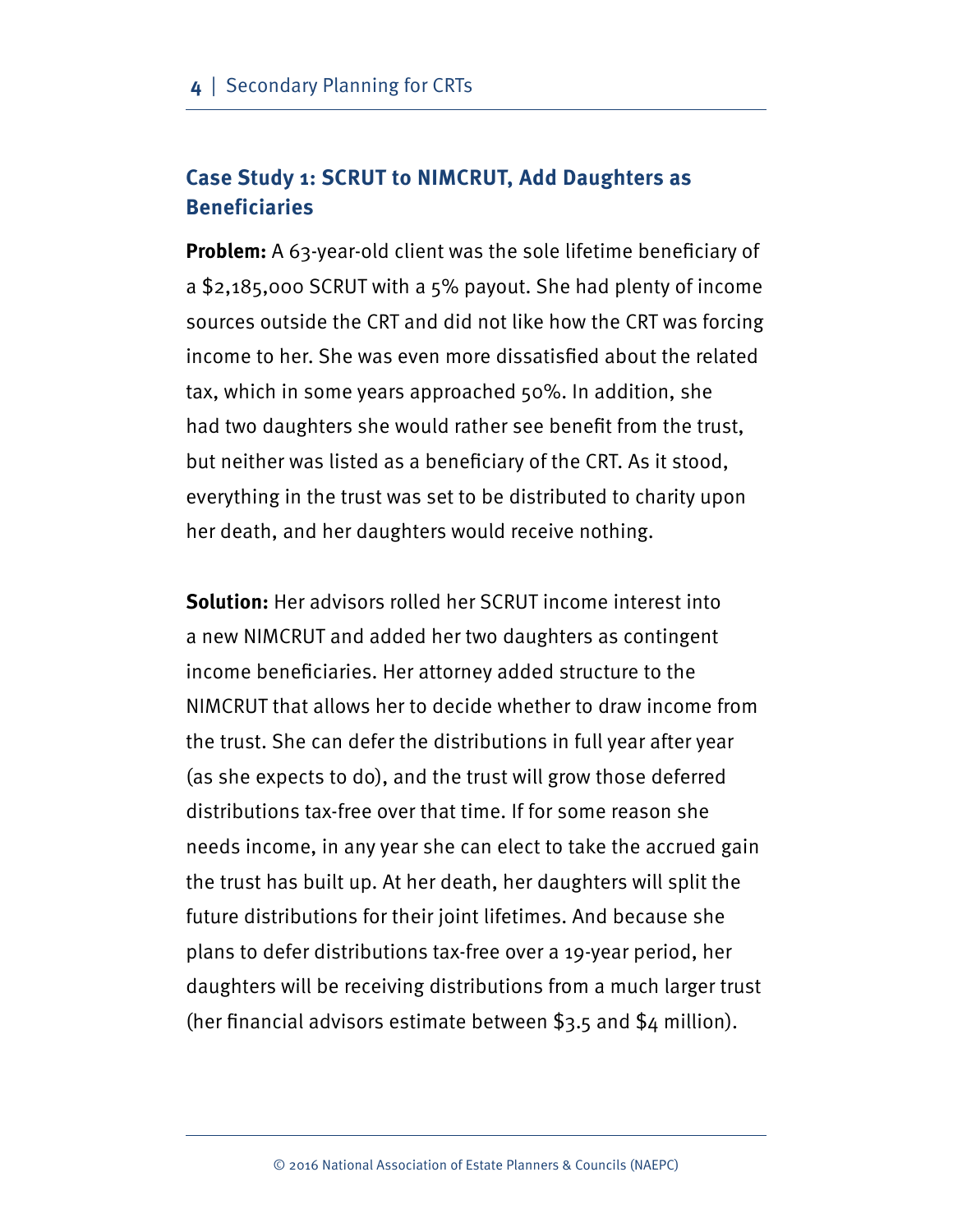## **Case Study 2: SCRUT to NIMCRUT, Add Daughters as Beneficiaries**

**Problem:** A 75-year-old client was the sole beneficiary of a \$5,000,000 SCRUT with a 5% payout. He had set up the SCRUT shortly after divorcing his frst wife, while he was still single. Several years later, he married a woman 10-years his junior. The client and his new wife relied on the distributions from the SCRUT, which constituted a large percentage of their overall income. As time passed, the client became increasingly concerned that his new wife would suffer a cut in living standards if he predeceases her, which is likely given their difference in age. As it stood, everything in the trust was set to be distributed to charity upon his death. The client needed to provide not only for himself and his wife during his lifetime, but also for his wife after he passes.

**Solution:** The client's advisors rolled his 5% SCRUT to a new 10% SCRUT and added the client's wife as an income benefciary. Because the payout rate on the new SCRUT is higher, the couple expects to receive more income up front, during the husband's lifetime. By the time the husband is expected to pass away, the SCRUT will be distributing less income (unless the CRT can earn 10% each year). However, at that point, less income will be needed, since only his wife will be dependent on the SCRUT distributions. More importantly, the client can rest assured knowing that his wife will be taken care of after he passes.